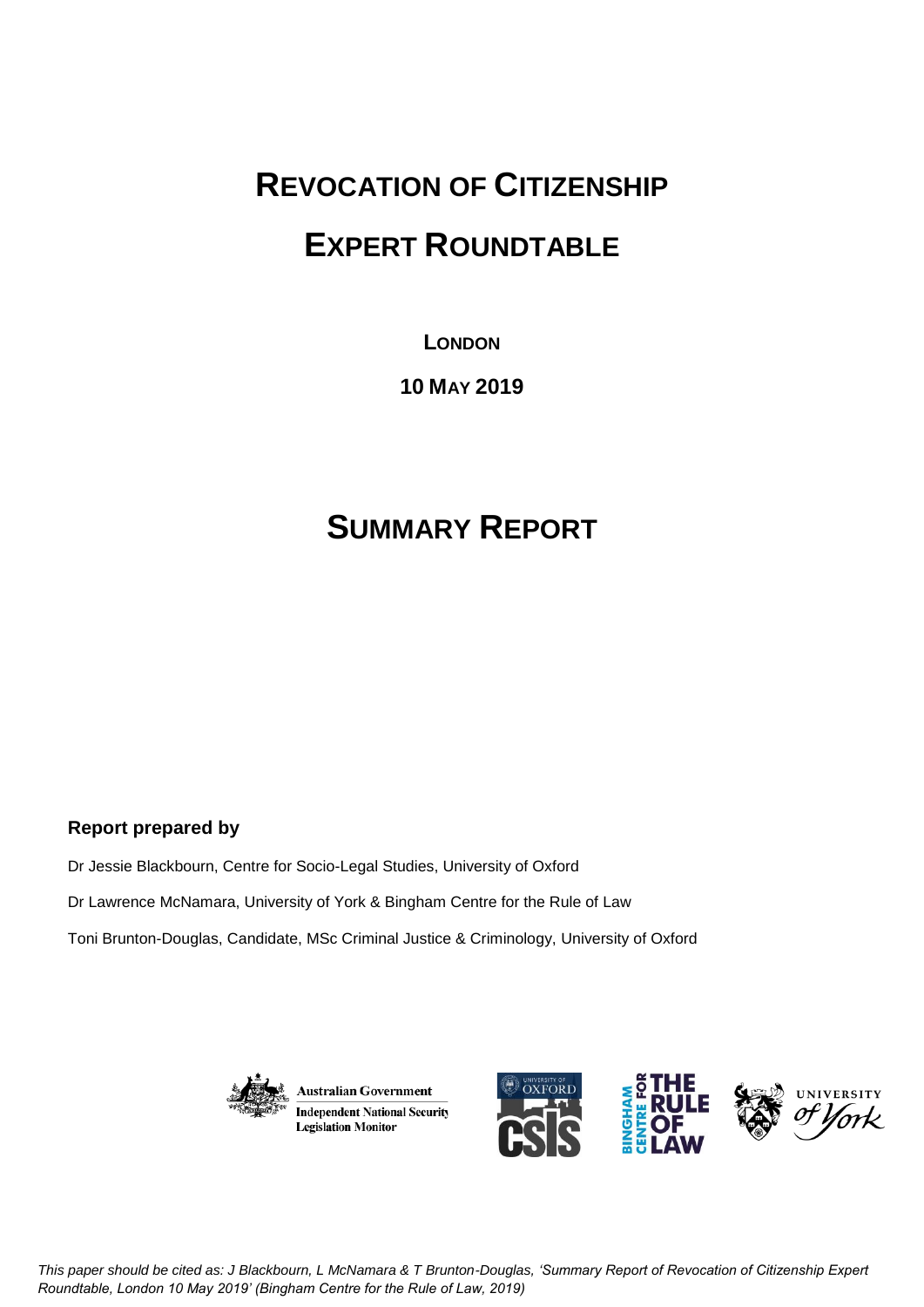## **THE ROUNDTABLE**

The Australian INSLM is a statutory office established under the *Independent National Security Legislation Monitor Act 2010*.

The INSLM is broadly equivalent to the UK's Independent Reviewer of Terrorism Legislation and is empowered to conduct reviews, on his or her own initiative, and make recommendations with respect to the operation, effectiveness and implications of Australia's counter-terrorism and national security legislation.

The current INSLM, Dr Renwick SC, is conducting a review of the citizenship cessation provisions contained in the *Australian Citizenship Act 2007*. As part of his work, he is coming to the UK in May to meet with a variety of people to inform his work. To assist him, Dr Lawrence McNamara and Dr Jessie Blackbourn convened an expert roundtable event at the Bingham Centre for the Rule of Law in London on 10 May, 2019. Participants included academics, legal professionals, and members of civil society organisations.

The event was supported by the institutions of Dr McNamara (York Law School at the University of York, and the Bingham Centre for the Rule of Law) and Dr Blackbourn (Centre for Socio-Legal Studies at the University of Oxford).

## **THE SUMMARY REPORT**

The roundtable was conducted under the Chatham House Rule to facilitate a free-flowing discussion allowing for a challenging exploration of the legal frameworks relating to citizenship revocation. Accordingly, the report does not identify the participants or attribute any comments to individuals. The discussion focused on the following themes with particular reference to the UK and Australia:

- International context
- international obligations: general principles
- international obligations: 'allegiance' and 'own country'
- discrimination
- increasing security/reducing the terrorist threat
- alternatives to citizenship revocation: prosecution, managed return and intelligence gathering alternatives to citizenship revocation: comparative examples
- community impact
- human rights obligations: proportionality and current risk in citizenship revocation
- procedural safeguards and fairness
- the need for a test of effective nationality
- justifications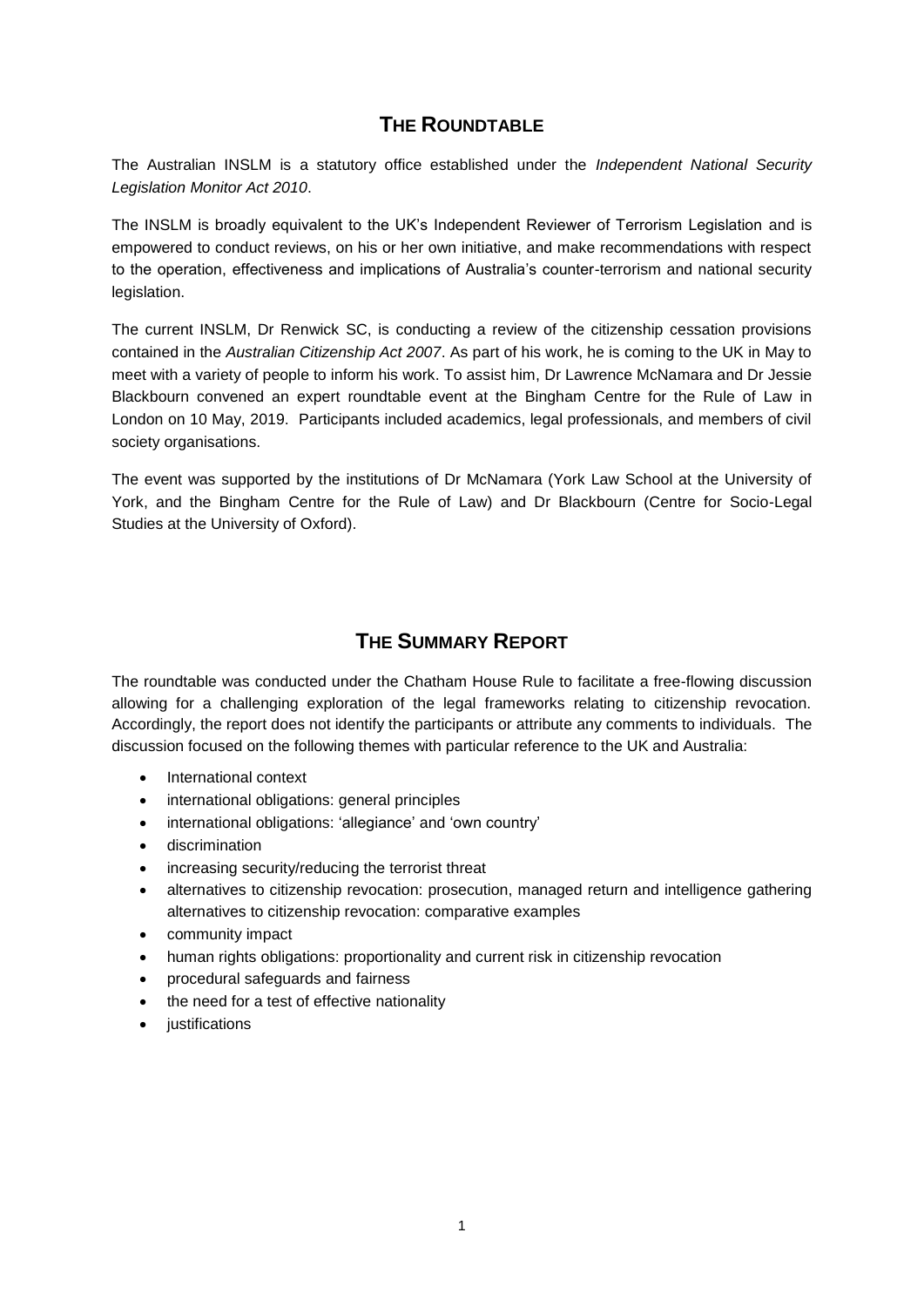#### **1. International Context**

- 1.1 In the UK, citizenship stripping laws have developed in the context of a shift in perceived terrorist threat over the past 15 years. The 2005 London bombings were described as a demarcation point, as they were the first international terrorist attacks in the UK since 9/11 to be conducted by UK nationals rather than foreign citizens. Questions began to be raised in government as to whether the questionable allegiance of the attackers meant that they could in turn be treated as foreigners.
- 1.2 A watershed moment for this line of thinking was the development and growth of Islamic State after the 2011 Iraqi insurgency, as it could be argued that those who chose to join the organisation wanted to be treated as foreigners. A number of states, including the UK and Australia, made legal changes which allowed them to revoke the citizenship of some of their nationals who joined Islamic State, and in turn, the number of citizenship revocations has increased over the past decade. Revocation of citizenship raises important questions of state obligations and allegiance, which were the subject of much discussion during the roundtable.

#### **2. International Obligations: General Principles**

- 2.1 There are a number of international law instruments which are relevant to the issue of citizenship revocation. These include:
	- the Hague [Convention](http://eudo-citizenship.eu/InternationalDB/docs/Convention%20on%20certain%20questions%20relating%20to%20the%20conflict%20of%20nationality%20laws%20FULL%20TEXT.pdf) on the Conflict of Nationality Laws (1930), which prioritises state sovereignty by stating that states are free to regulate their own nationality laws, though noting that this should happen in a manner which is not discriminatory, is proportional and not arbitrary, has a legitimate purpose, and avoids statelessness;
	- Article 15 of the Universal [Declaration](https://www.ohchr.org/EN/UDHR/Documents/UDHR_Translations/eng.pdf) of Human Rights, which states that 'Everyone has the right to a nationality' and that 'No one shall be arbitrarily deprived of his nationality nor denied the right to change his nationality.' What constitutes an arbitrary deprivation of nationality was, however, not defined;
	- the Convention on the Reduction of [Statelessness](https://www.unhcr.org/ibelong/wp-content/uploads/1961-Convention-on-the-reduction-of-Statelessness_ENG.pdf) (1961), Article 8 of which forbids revocation leading to statelessness, Article 9 of which forbids discrimination, and Article 6 of which deals with the issue of children. The Convention allows for reservations on its provisions;
	- the United Nations [Convention](https://downloads.unicef.org.uk/wp-content/uploads/2010/05/UNCRC_united_nations_convention_on_the_rights_of_the_child.pdf?_ga=2.152952829.517662098.1559578270-212221649.1559578270) on the Rights of the Child (1990), Article 8 of which requires state parties to 'respect the right of the child to preserve his or her identity, including nationality';
	- the Convention on the Elimination of All Forms of [Discrimination](https://www.un.org/womenwatch/daw/cedaw/text/econvention.htm#article9) against Women (1979), Article 9 of which grants 'women equal rights with men to acquire, change or retain their nationality'. This is particularly important, as historically the rights of a woman to citizenship were bound to her husband;
	- UN General Assembly [Resolution](https://www.un.org/en/ga/search/view_doc.asp?symbol=A/RES/50/152) 50/152 (1996) on the Office of the United Nations High Commissioner for Refugees, which provides for the prohibition of arbitrary deprivation of nationality; and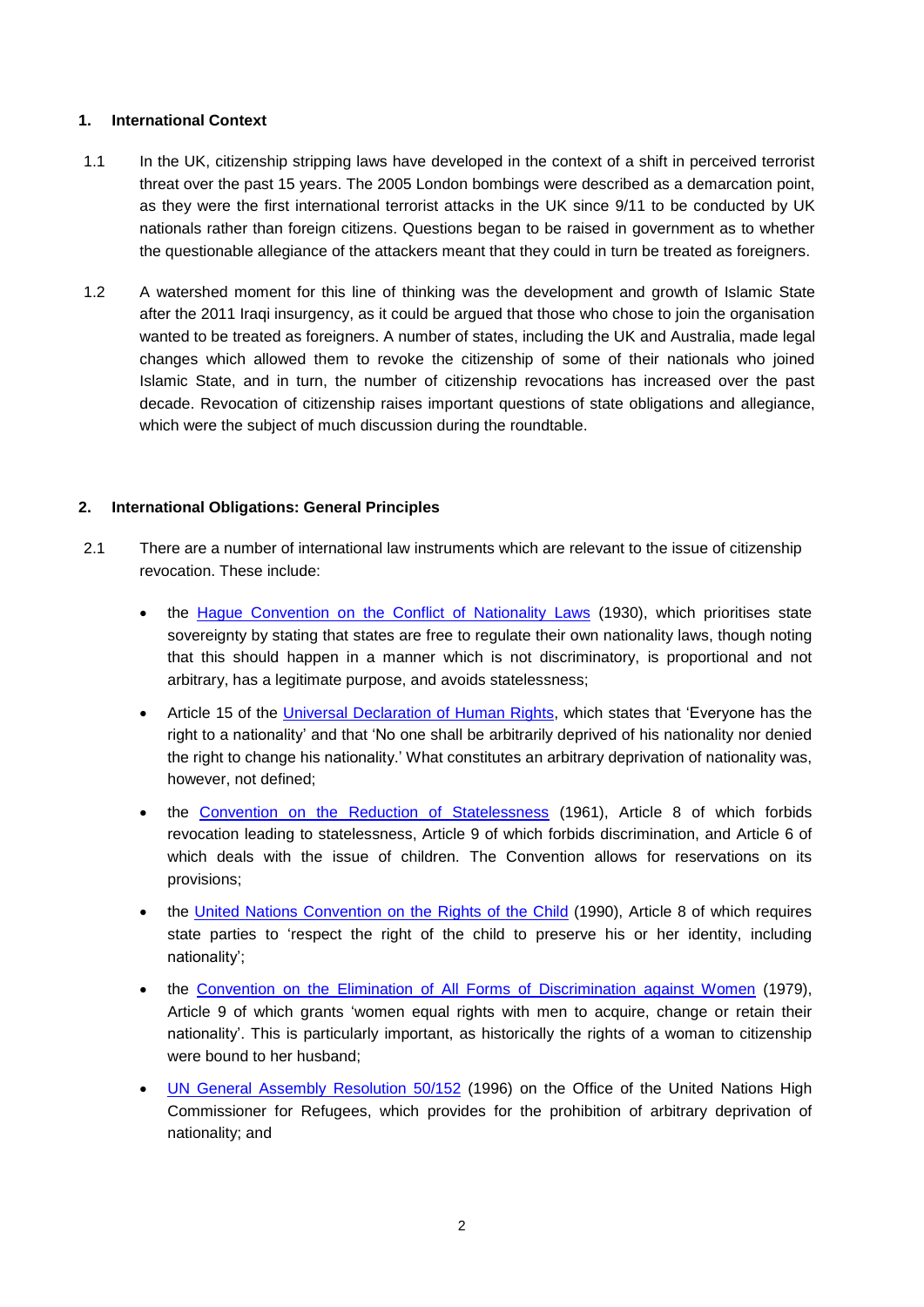- The 2013 Tunis Conclusions of the Expert Meeting Interpreting the 1961 [Statelessness](https://www.refworld.org/pdfid/533a754b4.pdf) Convention and Avoiding [Statelessness](https://www.refworld.org/pdfid/533a754b4.pdf) resulting from Loss and Deprivation of Nationality.
- 2.2 Two provisos to these international law instruments were highlighted. First, as with all international law, the lowest common denominator (in particular reservations and declarations by states to international law instruments) eats in to the foundations of these laws. Secondly, international law also expects states to act against terrorism, just as it expects nationality to be respected. Security Council Resolutions [1373](https://undocs.org/S/RES/1373(2001)) of 2001 (on the prevention and suppression of terrorist financing) and [2178](https://undocs.org/S/RES/2178%20(2014)) of 2014 (on foreign terrorist fighters) cannot be ignored, and indeed states risk international condemnation if they do so. In attempting to deal with Islamic State, a number of new domestic laws and international law instruments have been passed over recent years. These largely acted to repress those allied to Islamic State. More recently, humanitarian concerns have been integrated. For example, Security Council [Resolution](https://undocs.org/S/RES/2396(2017)) 2396 of 2017 on foreign terrorist fighters included provisions for rehabilitation, women and children, and victims of Islamic State. Likewise, the 2018 Addendum to the [Counter-Terrorism](https://www.un.org/sc/ctc/wp-content/uploads/2016/10/Madrid-Guiding-Principles_EN.pdf) Committee's Madrid Guiding [Principles](https://www.un.org/sc/ctc/wp-content/uploads/2016/10/Madrid-Guiding-Principles_EN.pdf) (2015) also softened the previous approach. Having outlined the general framework of international law applicable to citizenship revocation, the discussion turned to specific aspects of international law relating to questions of 'allegiance' and what constitutes an individual's 'own country'.

#### **3. International Obligations: 'Allegiance' and 'Own Country'**

- 3.1 In the wake of mass denationalisations by the Nazi regime in Germany, the international consensus grew against denationalisation. That consensus is being eroded. Recent controversies have emphasised a feature of the international law on citizenship; states have a wide discretion as to how nationality is acquired or revoked. Furthermore, while children have a right to a nationality, a particular nationality is not specified. Concepts of 'allegiance' and 'own country' have been used as determinants.
- 3.2 International law has struggled to define allegiance. Under current domestic legislation in Australia, if an individual fights in a war against Australia (demonstrating allegiance to a foreign power), they can be denationalised. If an individual participates in terrorism then it is a more complex, grey area. Australian law provides for citizenship revocation automatically by conduct, and this is problematic, as the list of terrorism offences considered grounds to revoke within the legislation is quite broad, and therefore it is difficult to prove how far each of these offences constitute a breach of allegiance. There are limits, however, on how the Australian laws can be applied: whereas the UK's reservations on Article 8 of the Convention on the Reduction of Statelessness (1961) means that it can make people stateless, Australia did not enter such a reservation and so cannot make individuals stateless. This debate represents a clash between the rights of the State and the modern human rights context.
- 3.3 The concept of 'own country' was also raised as being necessary to consider in the context of citizenship revocation. This concept is broader than that of citizenship. Further complicating matters is that the concept of nationality in international law is different to domestic understandings of citizenship. An apposite example is the Rohingya people who are considered nationals of Myanmar under international law – Myanmar is their 'own country' – but they are not citizens of Myanmar because that country's domestic law does not give them citizenship. This raises the question of whether, in the case of an individual who has a strong social connection to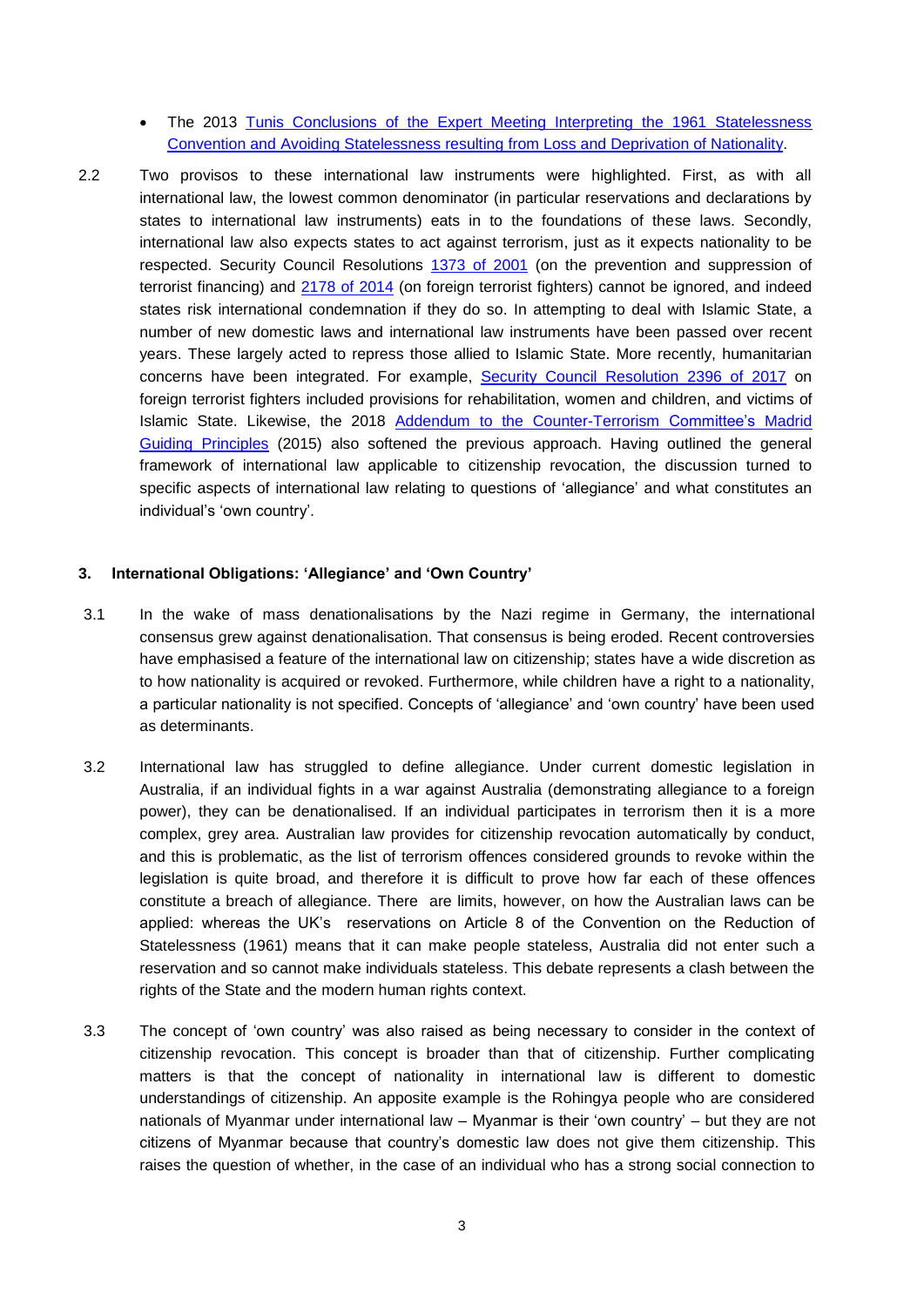Australia, but leaves to fight in a foreign war (and so may lose their citizenship), Australia ceases to be their 'own country'.

#### **4. Discrimination**

4.1 It was suggested that citizenship revocation powers discriminate against dual nationals in both the UK and Australia. In Australia, a person's citizenship can ordinarily only be revoked if revocation would not make the person stateless. In the UK, the position is the same, though there are a limited but very significant set of circumstances where citizenship can be revoked even if it would make the person stateless (though even then the Secretary of State must have reasonable grounds for believing that the person is able to become a national of another country). The discrimination concerns arise because revocation will only apply where there is an entitlement (or the requisite belief by the Secretary of State) and this will ordinarily arise because a person has familial ties to another country and so will, for example, discriminate against those who are immigrants or whose families were immigrants. It is arguable that this discrimination could be legitimate in combating the threat of terrorism. But the law of discrimination does not necessarily consider motive. It must be questioned whether single nationals are being treated differently from dual nationals in a discriminatory manner and whether this breaches rights.

#### **5. Increasing Security/Reducing the Terrorist Threat**

- 5.1 One participant noted that there is no indication or evidence that citizenship revocation serves the purpose of increasing security in society. While governments face a legitimate problem in terms of lack of evidence in foreign fighter cases, leaving them unable to prosecute individuals retuning from Islamic State, in the absence of evidence that revocation works, it was suggested that this policy ought not be pursued.
- 5.2 The proposition was put by another participant that citizenship revocation simply pushes potentially problematic and vulnerable individuals on to nations who do not have the capacity to deal with them, compounding the problem in the long term. It should also be considered that revocation may leave individuals vulnerable to rights violations, such as torture in prisons. If the motivation or expectations of revoking citizenship are to deter and secure, it should be noted that the policy is unlikely to achieve either aim. This was considered particularly important in the context of children. There is a significant gap in knowledge regarding how many children are affected, both those taken by their parents and those born in Syria and Iraq. However, recent research has indicated that around 566 children have been born to Western European parents in Islamic State territory. Some of these children could have lived under Islamic State for up to six years. There are implications for the self-identification of these children at vulnerable times in their lives, and questions are raised as to the prospects for children who have been traumatised and victimised under Islamic State and the responsibilities that the West has towards them.
- 5.3 The effectiveness and necessity of citizenship revocation was questioned by another participant, who argued that the policy is justified in the UK on the basis both of the reduction of a security threat (counter-terrorism) and through a deterrent effect.
- 5.4 On the first point, in order to argue the threat is reduced, it would first have to be demonstrated that another nation is best placed to counter the threat. UK nationals whose citizenship has been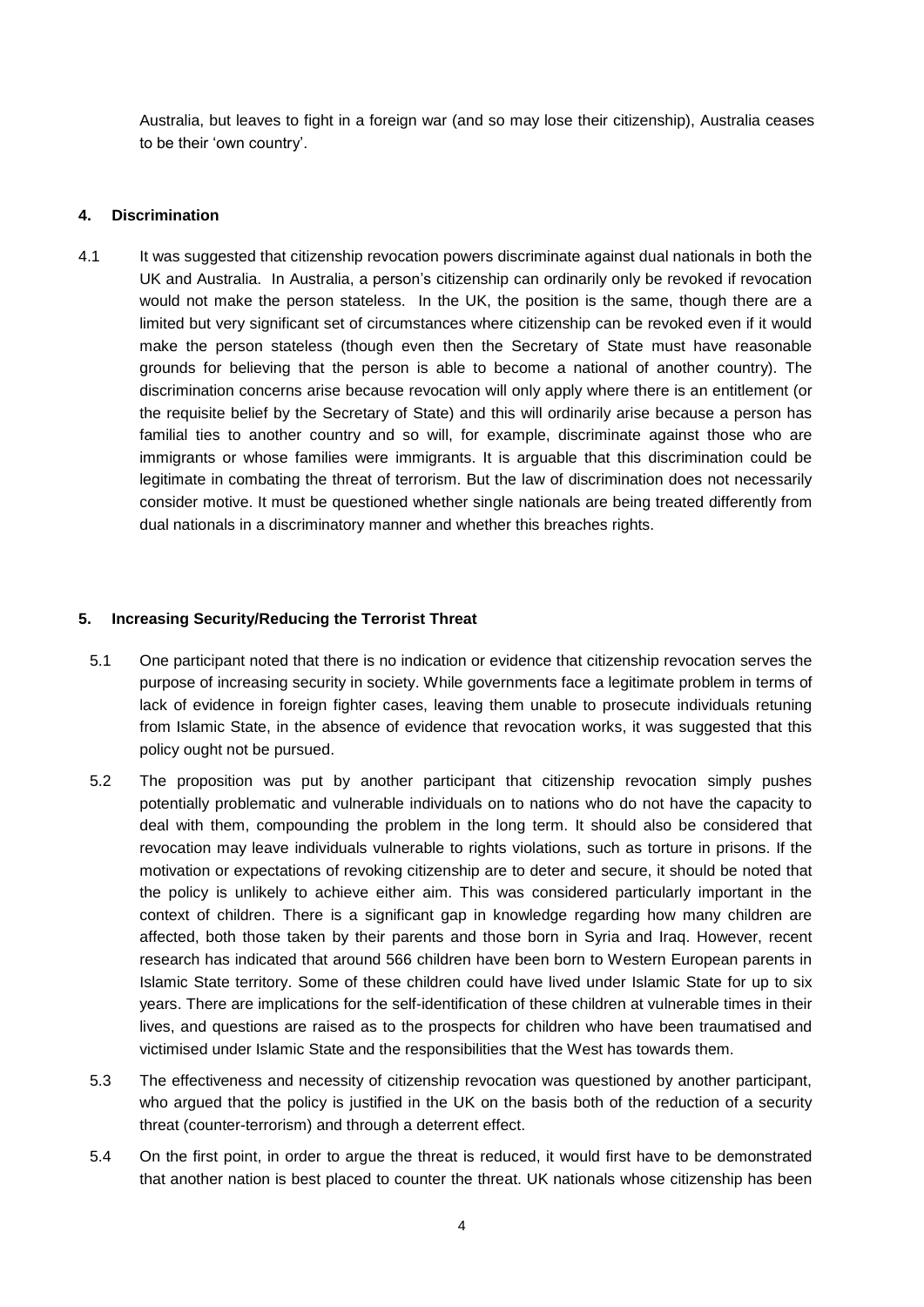revoked have been left with citizenship of (or claims to citizenship of) nations including Syria, Iraq, Bangladesh, and Morocco; it must be questioned whether any of these nations have a greater capacity than the UK to deal with threats. On the argument that they do not, a further question to be raised is whether or not the individual in question would pose a threat to the UK on their return. It is difficult to conduct a thorough and accurate risk assessment at a distance. When the risk is being assessed, three factors should be considered: the desire of the individual to conduct an attack; their capability to plan and carry out such an attack; and their opportunity to commit an attack. In the UK cases so far, these factors are assessed via statements, clearly leaving room for coercion.

- 5.5 A further point to be considered is that leaving Islamic State is dangerous. Those individuals who have managed to escape from Islamic State territory and return to the West are (it was argued) likely to have been driven by a deep desire to return, and therefore would be less likely to pose a security risk. On the issue of gender, it was argued that women are more active in propaganda, and there exists a risk of academics and policy-makers 'believing the hype' and perceiving a larger risk than the one which truly exists. Furthermore, even in cases where individuals returning do pose a security risk there are already many methods which can be used to manage them, the resources and legislation for which are already in place.
- 5.6 Three points were raised which challenged the purpose of citizenship stripping as truly deterrence or counter-terrorism: first, citizenship revocation – by rejecting a person from their own country – plays in to Islamic State propaganda, potentially exacerbating the problem. Secondly, it must be questioned how many of the individuals travelling to join Islamic State actually are dual nationals (and therefore potential candidates for citizenship revocation)  $-$  if this number is small, any deterrent effect is unlikely to be significant. Finally, the threat of revoking citizenship undermines any other policies encouraging individuals to leave these groups and rehabilitate. The policy, therefore, actively works against the presumption of possibility of rehabilitation. The possibility of alternatives to citizenship revocation, including reintegration and rehabilitation as well as prosecution and exclusion were raised by a number of participants.

#### **6. Alternatives to Citizenship Revocation: Prosecution, Managed Return and Intelligence Gathering**

- 6.1 Existing research on returnees indicates that as a worst case scenario, if they were going to conduct an attack, this would be planned within a year of their return, though it must be noted that due to the lack of availability of case studies the data is likely to be biased towards the dangerous, as those who simply return and never cause harm would not have drawn enough attention to themselves to be included in the data. The rates of recidivism indicated by the data are around 5% in the Western European context, which is very low compared to other crimes. There was some discussion about the 'acceptable' level of recidivism; it was argued that despite the 5% rate of recidivism of returned foreign fighters sounding low, 5% of serious crime is still a very serious matter.
- 6.2 This led to a discussion of prosecution as an alternative approach to citizenship revocation. It was suggested that one in eight male returnees have been successfully prosecuted, and in other cases (it was suggested, particularly those involving women), the choice has been taken not to prosecute. In prosecutions, there is potentially a secondary difficulty created by media hype impinging on what ought be fair trials. Dichotomies in how returnees are perceived were raised, and how these impact on their return. One was the idea that some returnees are a threat while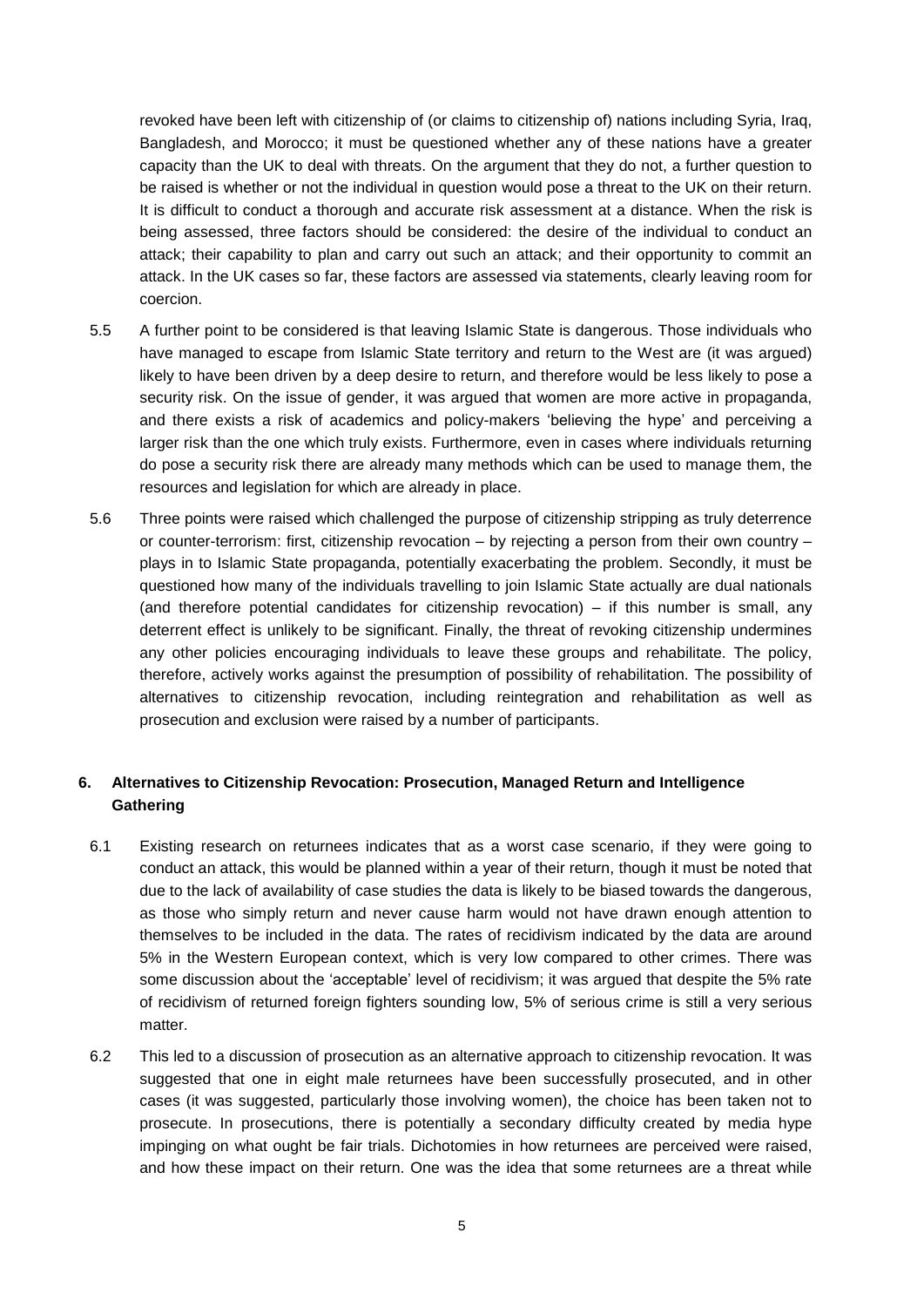others are vulnerable and require support ignores that many returnees fall under both categories. Another was the idea that the only options available are citizenship stripping, or an unmanaged, chaotic return — a dichotomy created by a lack of confidence in the alternatives, as the rates of prosecution are arguably very low given the gravity of the threat. This is likely due to the difficulty in bringing prosecutions at all, as intelligence material is problematic in the criminal process, and a lack of 'hard evidence' could pose problems in jury trials. There are further concerns surrounding the expanding of the criminal law and the erosion of process protections potentially stemming from attempts to manage this. Also raised was the issue of radicalisation in prisons and the question of whether prisons are suitably equipped to deal with returnees.

- 6.3 In terms of other alternatives, the UK's 2018 Contest strategy was discussed. This policy provided a framework for managed return, investigation, rehabilitation, and safeguarding. The UK government has not provided an explanation as to why this strategy was jettisoned in a recent case in which the Home Secretary had used the power to revoke citizenship of a UK teenager (Shamima Begum) who had joined Islamic State, and it was argued that reasons ought be provided so that the strategy can be amended as necessary.
- 6.4 One participant suggested that there was a lack of confidence in the alternatives amongst politicians, media, and the public, which could be attributed to a lack of resources. For example, the constant surveillance of an individual is resource-heavy in terms of expense, working hours, and equipment used. There exists a lack of confidence in rehabilitation; it was argued that we do not know how to successfully de-radicalise. This means that citizenship revocation could be a necessary alternative, depending on the details of the case. That said, the point was also raised that the Contest strategy has £2 billion allocated to it, so the resources argument may not hold much water. The decision to abandon the strategy could be seen as opportunistically bending to media opinion, rather than a principled stance.
- 6.5 The point was also raised that the threat of citizenship revocation is a useful tool to the security services within interrogations as part of a carrot-and-stick approach. In this way, the policy potentially could contribute to greater security, yet it would also mean that the framework for the policy becomes more than the straight question of who may pose a risk of committing an attack. Also on the point of security, it was argued that if states revoke in cases where the individual is essentially a single national, this is simply 'exporting the problem', potentially to a state less able to manage it, or even contributing to a larger security threat in the future.

#### **7. Alternatives to Citizenship Revocation: Comparative Examples**

- 7.1 A number of potentially useful cases were raised. An initial suggestion was to draw a parallel between revocation of citizenship in cases of individuals involved in Islamist terrorism, and the lack of revocation in other examples, such as Irish Republican Army terrorism in Northern Ireland and Britain in the late twentieth century. It was argued that members of the IRA were never perceived as sufficiently 'other' for their citizenship to come into question in the same way as Islamic extremists. However, it was also pointed out that citizenship deprivation as a form of exclusion would have been very difficult to enforce within Ireland, given the state of border controls and the Common Travel Area, and that other exclusionary measures were utilised instead, for example exclusion orders and broadcasting bans.
- 7.2 Another participant raised a potential comparison between those travelling to join Islamic State now, and those who travelled to fight in Afghanistan and Bosnia in the 1980s and 1990s, where longitudinal studies of returnees have indicated successful reintegration into society, potentially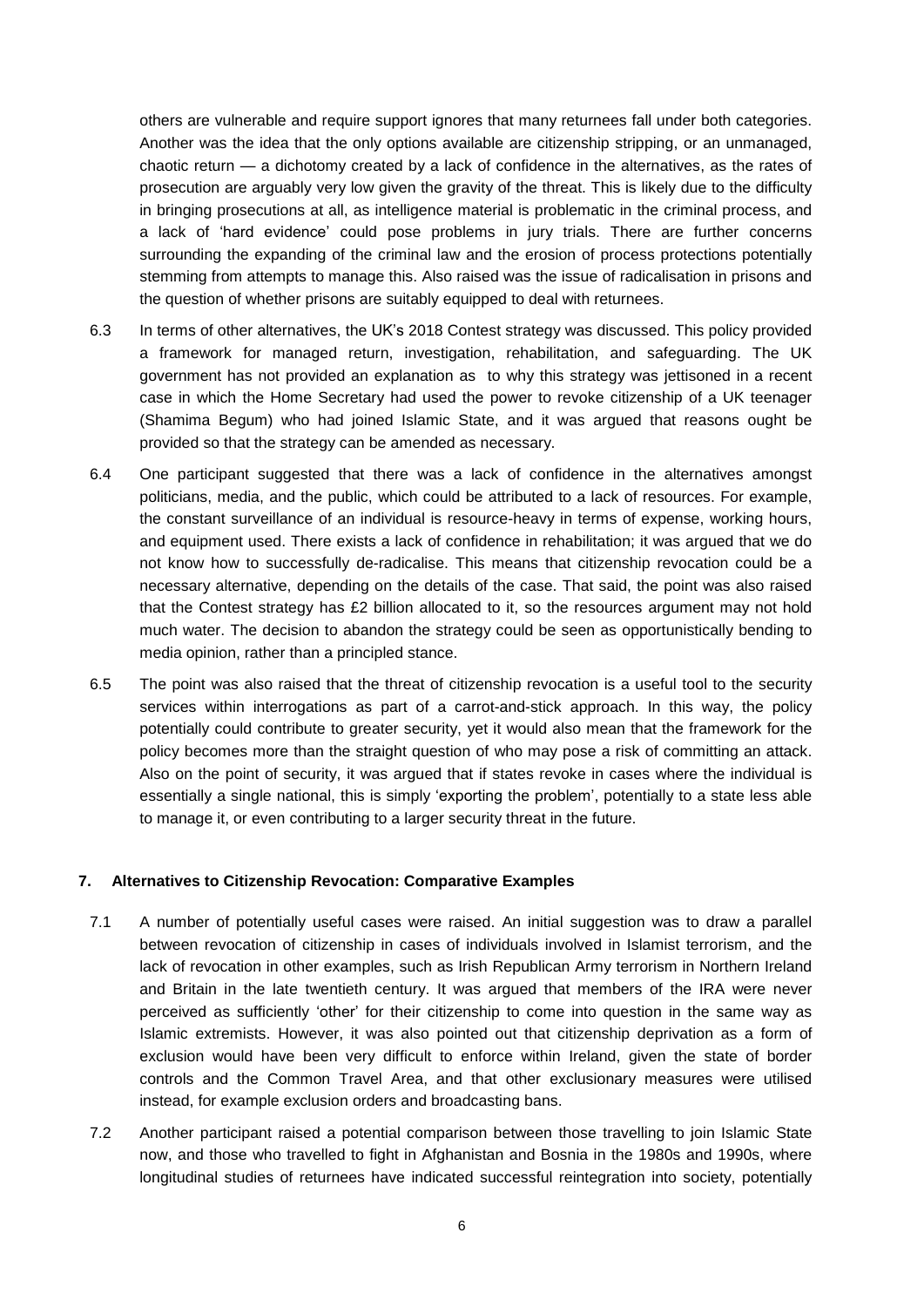providing evidence that revocation on security grounds is unnecessary, though another participant argued there were notable exceptions. Attention was also drawn to recent cases in South Africa where returning families were not securitised, and instead interviewed, monitored, and offered support; this was seen to be a valuable alternative to citizenship revocation. The use of citizenship revocation by Middle Eastern nations such as Bahrain was also discussed. It was further suggested that the historical literature on military demobilisation could prove informative on the question of managing returnees. Case studies were also raised in the discussion of allegiance; for example, whether an Australian fighting in the Israeli state military would be seen as breaching their allegiance to Australia, such that would attract citizenship revocation. In the contemporary context, it was noted that the nature of how war is carried out has changed (cases of Cold War proxy conflicts were highlighted as key examples here). Therefore, if an Australian citizen joins Islamic State knowing that they would be fighting against Australian or allied forces, then this could be a justification for automatic revocation under the legislation.

#### **8. Community Impact**

- 8.1 The issue of belonging, highlighted by the presentations, was also thoroughly discussed. While politicians may believe that a policy of citizenship stripping represents an effective community deterrent, and that individual, such as UK teenager Shamima Begum, could become a significant political problem if permitted to return, it was counter-argued that this belief simply represents how far removed the Home Office is from the communities impacted by citizenship revocation. Discussions of Begum indicate that the case has made communities feel insecure in their sense of belonging and identity in the UK. It was argued that the treatment of Begum by the government is surprising, as the stereotypical social perception of women as passive and vulnerable could have played to her benefit, but in practice it did not. It may further be argued that her treatment could in part be attributed to her gender, raising a further question of whether the revocation policy has a discriminating effect on women. A number of questions were raised surrounding gender, how citizenship is passed on, and how children will be impacted were raised, but these were largely suggested as topics for future research. This is particularly pertinent as over half of the Australians who travelled to Islamic State were women and children, indicating the creation of an intergenerational problem of identity. This includes whether and how these children see themselves as Australian, or are regarded by the state as Australian.
- 8.2 Recently published research was referenced, particularly that which examined the impact of citizenship revocation on Muslim communities. One participant raised the issue of a lack of long term impact assessments by the UK government, arguing that other legislation, such as Schedule 7 of the Terrorism Act 2000 which provides for suspicionless stops and searches at UK borders, has changed the way people conduct their lives. Likewise, research has indicated some individuals have been advised not to secure a second citizenship because that may render them more vulnerable to deprivation of their UK citizenship. Another participant referenced recent research showing opposition within Muslim communities to legislation such as Prevent, that many felt their communities were not provided with space to share their views, and felt their views were not being taken in to account by policy-makers. This research argued that Muslim communities felt they were being treated as 'second-class citizens' as a result of policies such as citizenship stripping. The participant emphasised the need to appreciate the impact that counter-terrorism powers such as citizenship revocation have on Muslim communities. Another participant further drew on the issue of identity, linking it to the current rise of far-right extremism, and questioned the potential impact of citizenship revocation on that. More broadly, it was argued that the impact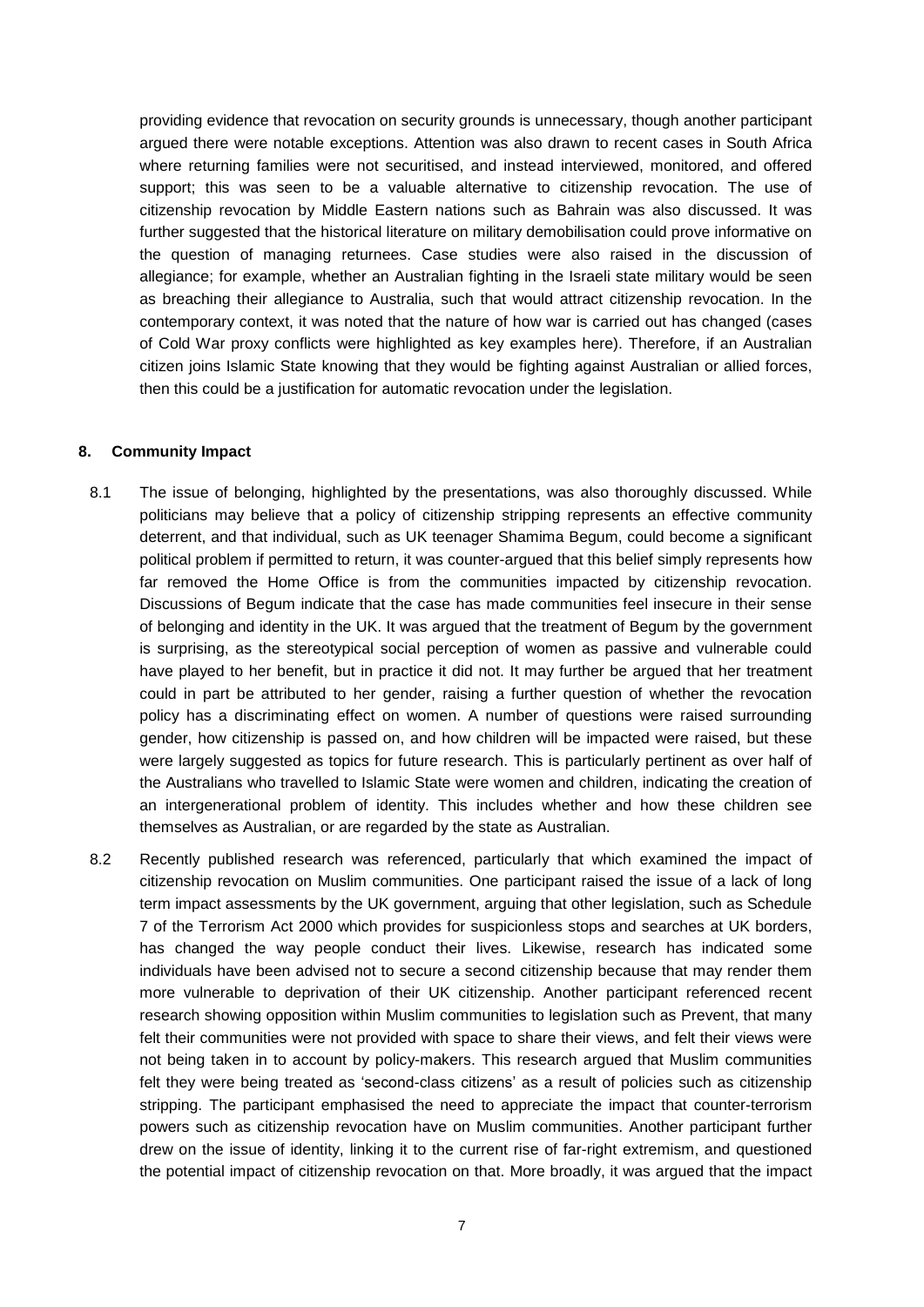on different genders, ages and perceptions of communities needs to be considered. There was further concern regarding short term impact assessments by the UK government, which were assessed to be insufficient. The discussion closed with questioning of how useful emblematic cases are in assessing particular powers, particularly in light of how discussion has been driven by the Shamima Begum case and the role of the media in its outcome.

#### **9. Human Rights Obligations: Proportionality and Current Risk Citizenship Revocation**

- 9.1 There was a discussion of UK public law and of proportionality in EU and UK law. As EU citizenship depends on national citizenships, the EU standard of review becomes relevant and applies if rights are affected.
- 9.2 Within the UK case law on citizenship, specific rights are identified as part of citizenship, including the right of abode, the right to vote, and consular protection amongst others. Case law in the UK has previously examined the issue of citizenship; particularly relevant are the decisions in *Pham*, notably most notably those in the Supreme Court [2015] UKSC 19 and the Court of Appeal [\[2018\]](https://www.bailii.org/ew/cases/EWCA/Civ/2018/2064.html) [EWCA](https://www.bailii.org/ew/cases/EWCA/Civ/2018/2064.html) Civ 2064. Proportionality is a standard of review under the common law just as it is under EU law, and there is likely to be little difference in the outcome. In the past, the concept of unreasonableness has been narrow, though more recently this has been widened. As the rationality test becomes wider, it becomes akin to a proportionality test. A number of factors are considered by this test: what the measure is; what the objective of the measure is; which individuals are targeted and whether this has a rational link to the objective; is the measure too harsh, particularly in terms of individual rights; are less restrictive means available. This last factor is particularly relevant, as citizenship connects to specific rights. It was suggested, however, that it could be argued that an individual should not be able to take advantage of the protection of the law if they have acted so as to declare allegiance or loyalty to another country, repudiating their loyalty to the UK. It was also suggested that case law can be cited to support competing positions and that the facts in any given circumstance will be highly relevant.
- 9.3 Secondly, revocation decisions have focused on past conduct, and not on current risk. This was a core focus of *Pham* [2018] [EWCA](https://www.bailii.org/ew/cases/EWCA/Civ/2018/2064.html) Civ 2064. It raises concerns about arbitrariness, both in procedural and substantive terms. It was argued by one roundtable participant that in order to not be arbitrary, there must be predictability about when citizenship can be revoked (i.e., one should be able to know what the consequences of one's actions will be); a lack of cohesion in current UK policy has so far failed to provide this. In the context of counter-terrorism the courts are trying to resolve this in a climate of polarised views.

#### **10. Procedural Safeguards and Fairness**

- 10.1 There is a statutory vacuum in terms of procedural safeguards for individuals whose citizenship has been revoked. Several points were made.
	- First, whereas the UK parliament has been prescriptive with regard to the rights of foreign nationals, it has not been prescriptive with regard to the rights of British nationals. As a result, the protections for British nationals are comparatively weaker than those for foreign nationals, a state of affairs that the Court of Appeal described in G1 v [SSHD](http://www.bailii.org/ew/cases/EWCA/Civ/2012/867.html) [2012] EWCA Civ 867 as 'counter-intuitive'.
	- Secondly, there is a lack of clear timelines.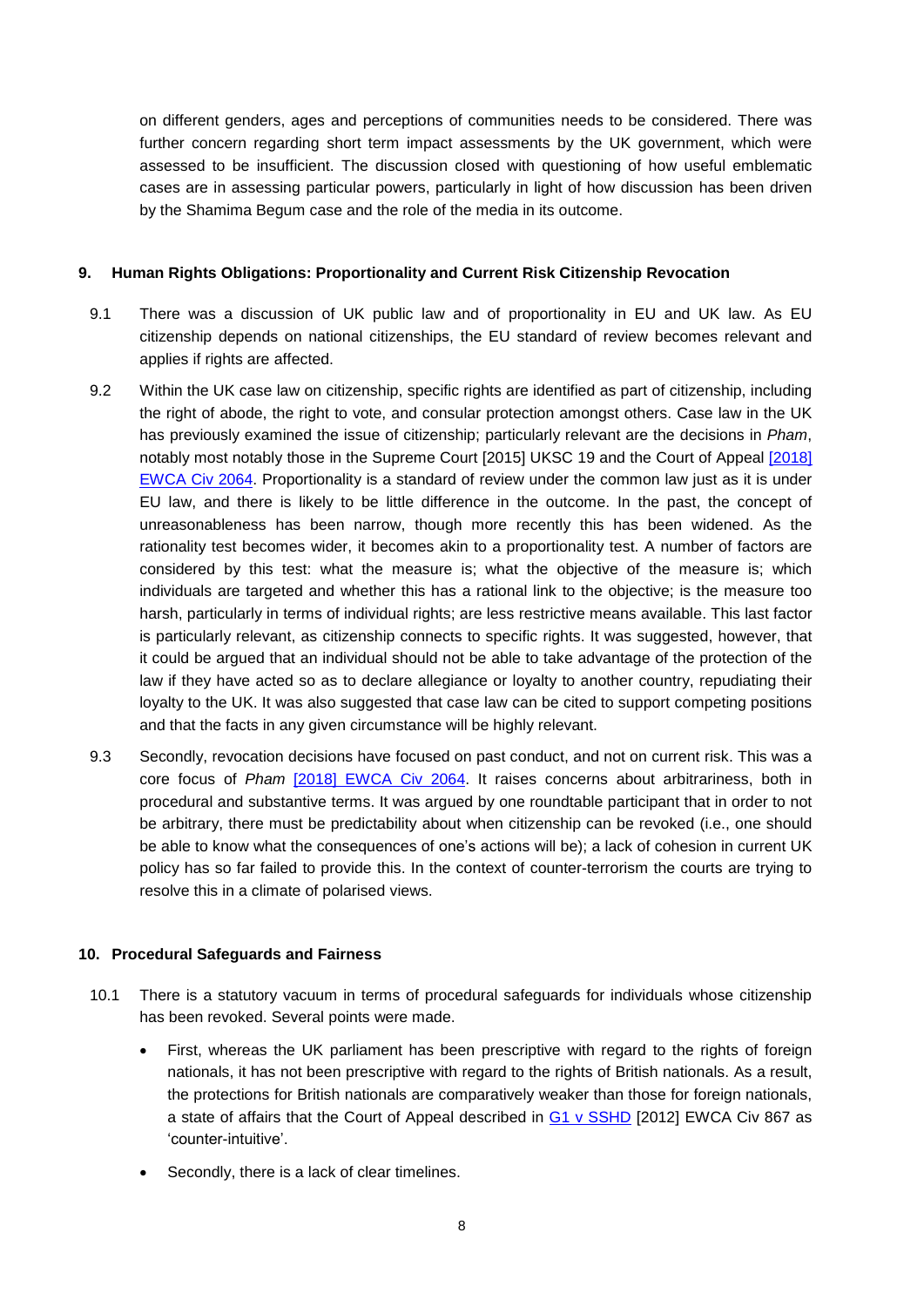- Thirdly, the recent repealing of the suspensive right of appeal. Previously, an individual could not be deprived of their citizenship until their rights of appeal were exhausted, but now deprivation can take place before appeal, effectively creating a policy of exile.
- Fourthly, and related to that, almost all deprivations take place when an individual is outside of the UK – a strategy deliberately adopted by the executive – making it very difficult to challenge the decision and leaving many unable to return to appeal, often due to safety concerns. While the use of Memoranda of Understanding to secure former citizens' safety was raised, it was suggested that these memoranda have been discredited and are not effective. While they can apply for entry clearance, this often requires proceedings in SIAC.
- Fifthly, proceedings in SIAC are opaque. They are also lengthy, perhaps running to five years or more.
- Sixthly, it was argued that the purpose of the revocation is not always to achieve an end of revoking citizenship to combat a terrorist threat but instead is often a means to obtain further information, with the threat of revocation for the individual or perhaps also family members being used to get information from the individual.
- Finally, there were also concerns raised about the very limited provisions for review of the operation of the legislation (s 40B, British Nationality Act 1981).
- 10.2 Reinforcing points made in earlier discussions, it was argued by several participants that the lack of safeguards has a negative outcome for communities which feel injustice from the exercise of revocation powers because the lack of safeguards perpetuates the problematic condition.
- 10.3 It was suggested that the key to revocation policy lies in the procedure and that such a policy should:
	- distinguish between those who pose a threat and those who do not, and
	- that actions taken should have to be justified to a judge.
- 10.4 There were further issues of procedural rights raised, though time did not permit discussion. Among them, the real assessment of human rights is about the practical realisation of those rights. If Australian citizens are being deprived it is fairly likely that right to fair trial has been breached. Furthermore, as banishment is criminal punishment, this could cause complications for victims who wish to bring charges against perpetrators in the criminal court, infringing on the victim's right to seek justice. There are also significant issues surrounding the rights of the child, which were highlighted by the Begum case.

#### **11. The need for a test of Effective Nationality**

11.1 While the UK is not currently concerned with this question, it was argued that it should be, and that cases such as that of David Hicks represent a 'race to the bottom' in terms of how nationality is managed and defined. In clarifying section 40(4A)(c) of the British Nationality Act, it was argued that this is not about holding another nationality, but rather having ties to another nation which may grant an individual eligibility for another citizenship. This includes a broad range of people, especially those who have a migrant connection, or (for example) are eligible for the right of return to Israel. There is also the problem of the impact of other states in defining this, as some states will not allow for the revocation of citizenship, even if the individual has never formally applied for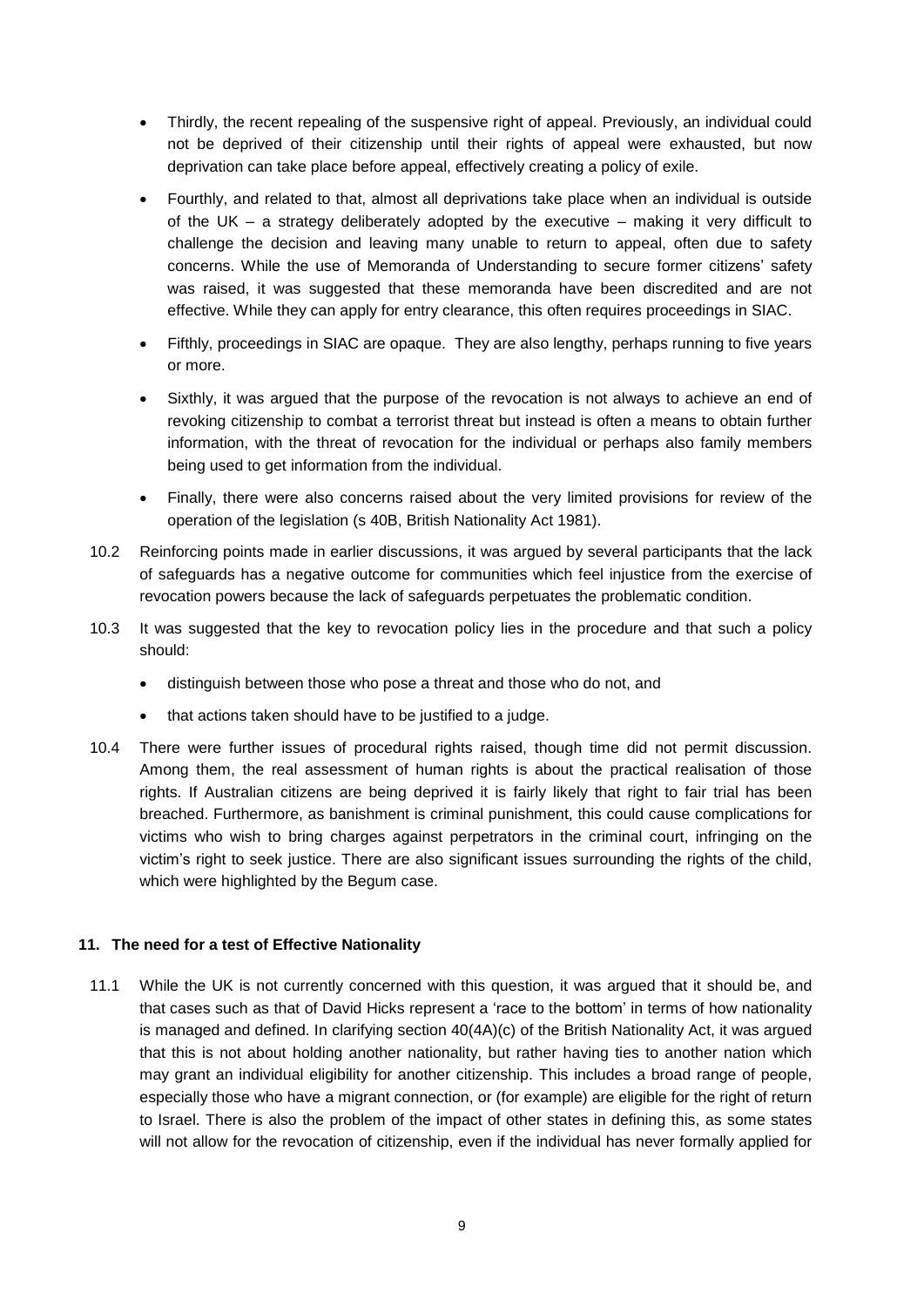citizenship. It was therefore argued that there exists a need for a test of effective foreign nationality in citizenship stripping policy.

#### **12. Justifications**

- 12.1 Justifications for revocation were discussed. The importance of the political context of these decisions was emphasised. For example, the policy of revocation could be perceived as a mechanism for the UK to wash its hands of human rights obligations, as a number of those whose citizenship was revoked have since been killed in US drone strikes, or to dispense with the need to consider such obligations by using extradition to another country. It was noted that an individual can be deprived of citizenship on the basis of 'Islamist extremism' which is not a legal term. Likewise, the case for the justification of proximity, or presence in a proscribed area for citizenship stripping was judged to be inadequate. The political context of SIAC was also considered; over the years, different heads of SIAC have, to various degrees, deferred to the Home Office when making decisions. Both the policy of revocation and Schedule 7 Port Stops were discussed as being politically justified on the basis of providing intelligence rather than managing an individual's security risk. In terms of legal justification within the Act, concerns were raised regarding the threshold for citizenship revocation being made equal to the threshold for deportation.
- 12.2 The utility of Article 3 was also discussed, both in S1, T1, U1 and V1 v SSHD [\[2012\]](http://www.bailii.org/uk/cases/SIAC/2012/106_2011_2112.pdf) UK SIAC 106/2011 (21 [December](http://www.bailii.org/uk/cases/SIAC/2012/106_2011_2112.pdf) 2012) and within historical cases, including the changes to citizenship law which deprived many commonwealth citizens of UK citizenship during the process of decolonisation, a line of case law which remains incomplete. Another theme raised throughout was the link between the revocation of citizenship laws and what individual nations are prepared to do to their citizens.

#### **13. Summary**

- 13.1 A discussion in closing sought to draw out some of the key issues that emerged from the day.
- 13.2 There remain large questions about the necessity and effectiveness of citizenship stripping measures. In the context of citizenship stripping, allegiance to the nation remains a bedrock notion, and if this is severed, can it be a justification for the loss of citizenship? (The WWII situation may be cited but there are also questions about how relevant historical cases are to the present day). Can it be said that revocation is never appropriate? Although allegiance is a bedrock notion, there are numerous international law obligations which temper this, such as statelessness conventions — particularly those designed to protect vulnerable groups questions of arbitrariness and fair procedure, and accountability of the decision maker before the courts and the general public.
- 13.3 The appeals processes in the context of adverse decisions needs consideration. Questions of defining nationality and the influence of foreign courts in domestic matters both warrant attention. The ways intelligence material can be handled presents difficulties in traditional courts, but the mechanism by which the UK attempts to bypass this (SIAC) has raised other problems.
- 13.4 The question of what the judiciary's role should be is important, especially given the scope of executive power.
- 13.5 Finally, there is also a need for the capacity for global review, particularly where the use of a power increases. In the course of review, access to documents will be important; where the UK